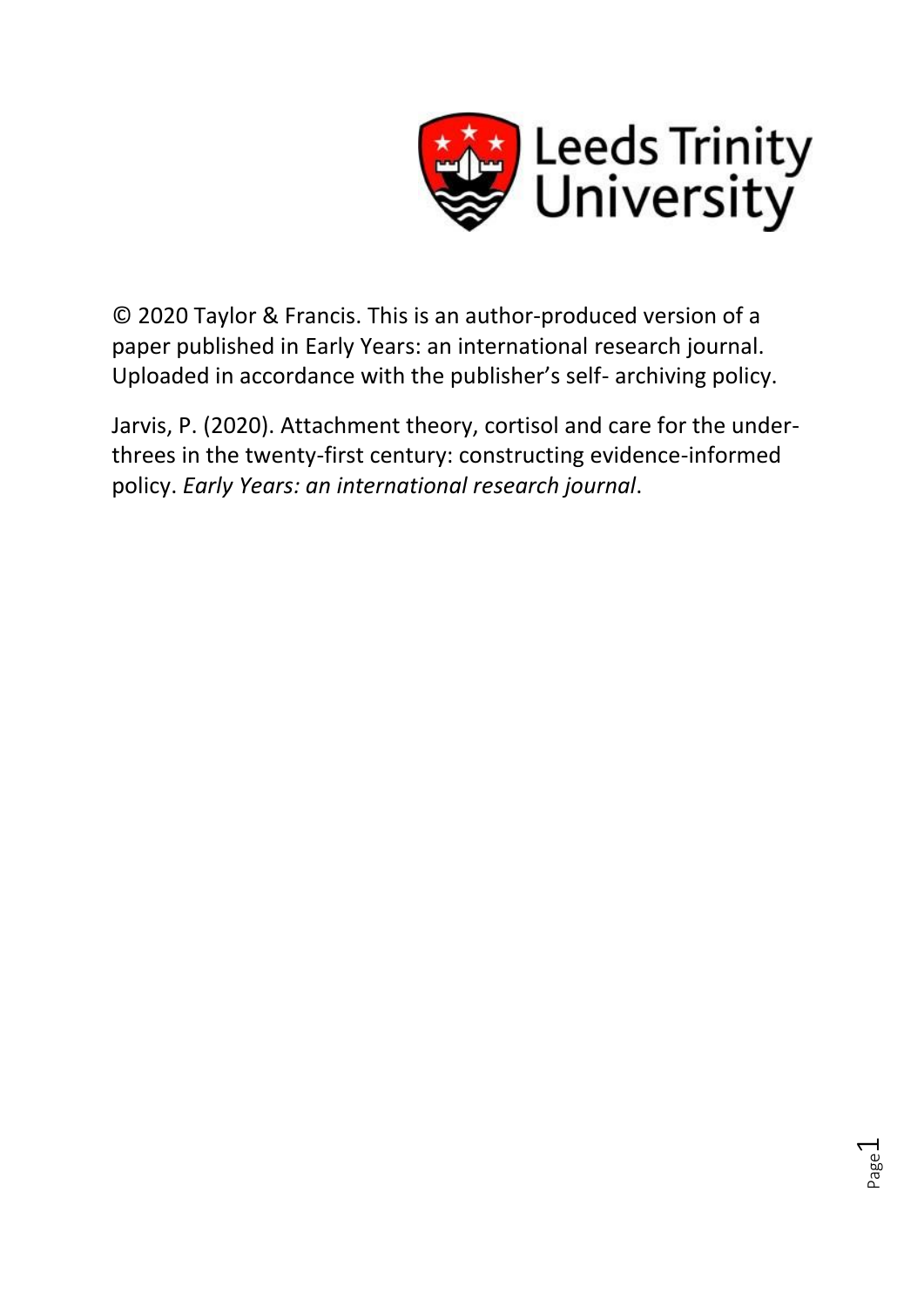## **Attachment theory, Cortisol and Care for the under 3s in the 21st Century: constructing evidence-informed policy**

# **Abstract**

Infant attachment theory is now nearly seventy years old. Despite debates that developed around the original theory relating to the role of the mother and the potential for emotional flexibility in the infant, its core thesis of the role of the 'Internal Working Model' in human mental health endures. Recent neurophysiological research reveals complex relationships between stress biology and infant attachment. In this article, attachment theory is summarised from its origins to its currently emerging relationship with neurophysiology, and implications for policy are discussed. Emergent concepts include the indication that insecure relationships in infancy have the potential to impact upon lifelong mental health, and that contemporary UK policy does not give enough weight to this finding when planning care and social strategies for infants and their families. This article attempts to bring together a cohesive picture of research across neurophysiology, psychology and practice to inform future policy development.

Keywords: Infant Attachment, Internal Working Model, Cortisol, Daycare, Social Policy

7030 words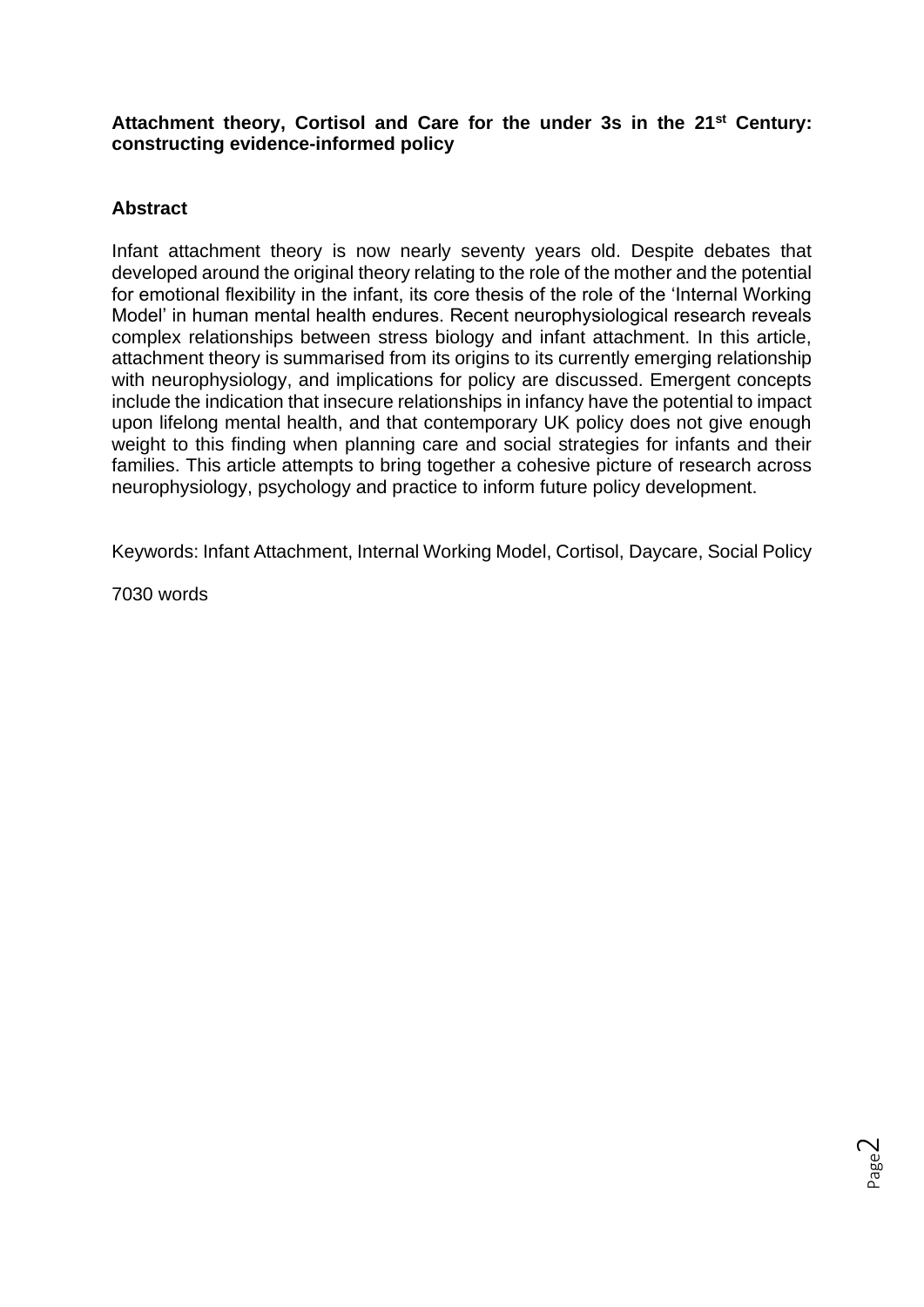## **'Classic' attachment theory**

Attachment theory was created by the British psychologist John Bowlby over the period directly following the World War II (1939–45). Bowlby drew his theory from his psychoanalytic work with children who had been evacuated from the cities during the war, separating them from home and family at very young ages, with additional theoretical concepts drawn from the ethological study of avian imprinting (Lorenz 1935). Bowlby's central thesis was that human mothers and babies have a natural, evolved instinct to form a strong emotional bond, which if never made, or if broken in the first three years (which he deemed the 'sensitive period'), created life-long emotional problems for the child. The evolutionary argument is that attachment in animals is a selected behaviour, due to its propensity to protect the organism from danger. In human beings, such protection does not necessarily always emanate from the mother, hence this concept of a narrow 'monotropic' attachment was always open to question.

Consequently, some of Bowlby's claims have since been robustly challenged, 'monotropy' in particular. However, his concept of the 'Internal Working Model' (IWM) remains at the heart of modern attachment theory. This relates to the proposal that, based on their earliest relationships, infants construct an IWM of what to expect from other people, and of their own level of 'lovability'. In this paradigm, stable and loving relationships create an 'other people are nice and I am lovable' IWM, whereas troubled and fragmented relationships create an 'other people are unkind and I am *not* lovable' IWM. This core emotional 'setting', Bowlby proposed, was the basis of all subsequent emotional interactions with others, both in childhood and in later life: ''No concept within the attachment framework is more central to developmental psychiatry than that of the secure base' (Bowlby 1988, 163–164).

The Internal working model forms a type of 'blueprint' for what one can expect from caring adults (Rholes and Simpson 2004). This eventually extends to how one views the value of the self; how one should respond to others one is put in a position to care for; how emotions are managed within these relationships, how one behaves towards others, and expects them to behave towards the self (Howe et al.; Bowlby 1980; Bowlby 1988).

Bowlby's classic theory of infant attachment (Bowlby 1952) was initially used as the basis for the United Nations Declaration of the Rights of the Child (United Nations 1959). Bowlby drew on ethological theory and Freudian psychoanalysis to form his core theoretical base. As a theorist of the mid-twentieth century, he laid tremendous emphasis on the role of the mother in the life of the infant, proposing that the attachment process between the human mother and baby was innate; an automatic, biological and evolved process, as deeply rooted in primates as the imprinting process in birds (Lorenz 1935).

The fact that the majority of Bowlby's readers at that time had experienced significant physical and emotional disruption during the period of World War II meant that the theory received enormous public attention. Barbara Tizard, a psychologist who worked closely with Bowlby, remembered: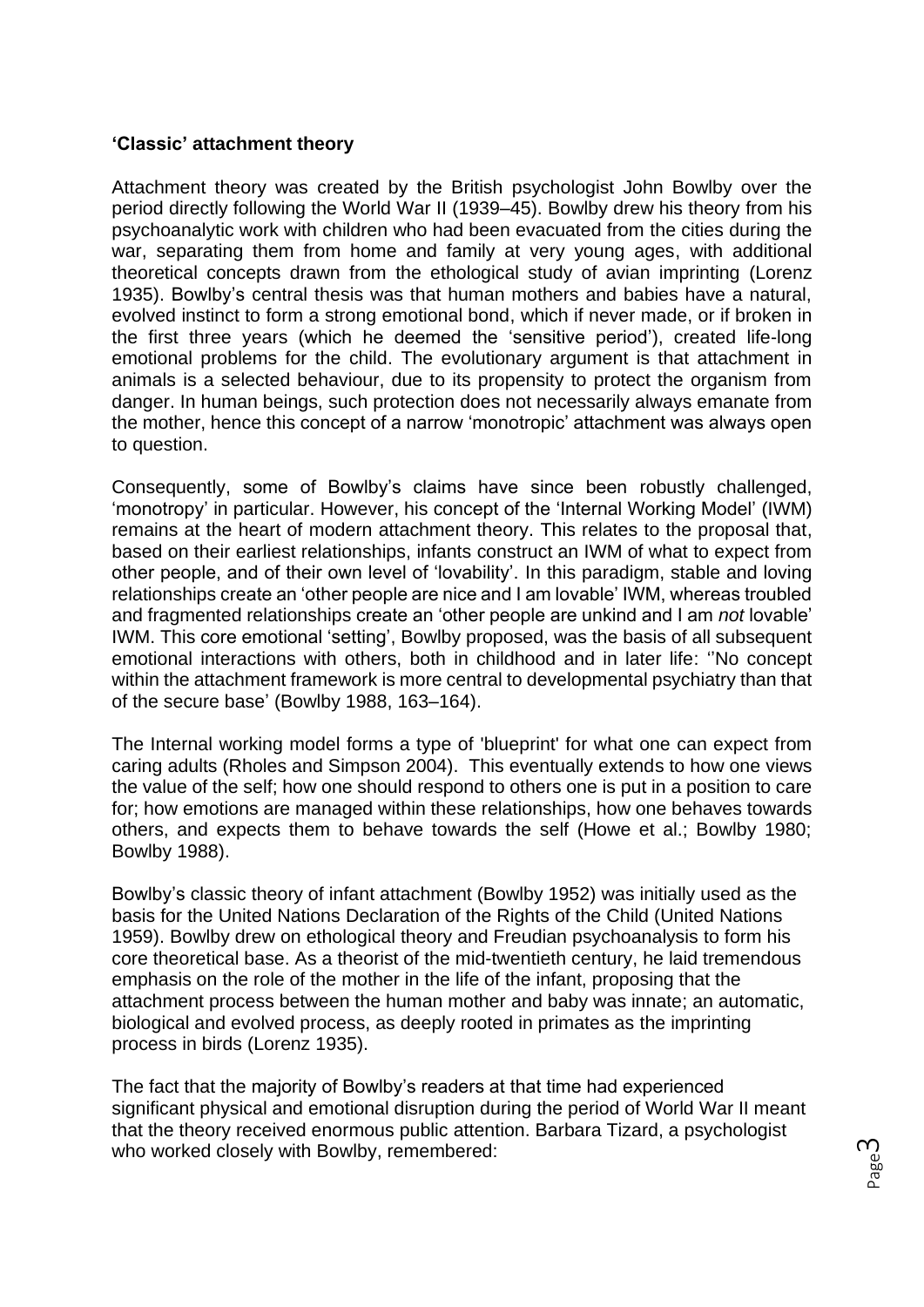This was because it appeared at a time, soon after the end of the Second World War, when there was a big movement to get women, in many ways liberated by their wartime work experiences, to stay at home. Professional women like myself – I had my first baby in the year the book was published – became worried that they would damage their children by returning to work even on a part-time basis, and those who worked full-time were widely criticised.

Tizard 2009, 902.

As the world moved on from the immediate aftermath of war however, Bowlby's theory, monotropy in particular, came under increasingly critical scrutiny. Subsequent attachment research, notably by Schaffer and Emerson (1964) who studied large extended working-class families in Glasgow, found that *several* bonds with a small group of adults were formed in the first months. Their participant babies tended to have one primary attachment and several secondary attachments, being content to be cared for by any of these 'bonded' adults. Approximately 50 per cent of these babies had the primary attachment to the mother; the other 50 per cent formed a primary attachment to another member of the family, most commonly the father or grandmother. The primary attachment tended to be the person in the family who showed the most 'sensitive responsiveness' to the baby. Tizard (2009, 902) later reemphasised these findings with reference to a traditional early industrial custom in northern mill towns, where one woman in an extended family supplied the family's childcare whilst her working relatives each paid her a small sum to do so: 'generations of women in the north of England... worked full-time in the mills, with no apparent north–south difference in the incidence of psychopathy'.

This element of multiple attachments was later explored by Page (2018) in her study of 'professional love' between infants and carers in childcare settings, and empirically tested by Shonkoff et al., (2015) who studied attachment formation between older children and professional practitioners. Tizard and Rees (1974) similarly demonstrated this aspect of human flexiblity in an empirical study of the attachments formed by children with adoptive parents whose presence in their lives had occurred some years after the third birthday. They concluded that human beings do have some amount of resilience to withstand a poor emotional start if early attachment difficulties are effectively addressed in later childhood, intimating that the 'sensitive period' is another element of original Bowlbian theory that might have been too 'fixed' in its initial conception.

D W Winnicott (1951) explored another facet of multiple attachment in his study of what he came to call 'transitional objects'- familiar toys and everyday objects (e.g., a teddy bear or a blanket) that small children use to bolster feelings of security. This is unsurprising when we consider the human being as an intensely symbolic primate, with a psychology that is very different to the less symbolic cognition of avian species. Children explore the more complex elements of symbolism when they are old enough to develop spoken language in which words 'stand for' objects, feelings, etc. The phenomenon of the transitional object indicates that pre-verbal human beings can subconsciously create a symbol from a concrete object which can then temporarily 'stand for' an attachment figure. This ability had been previously rather more artistically intuited in the early 20th century children's book *The Velveteen*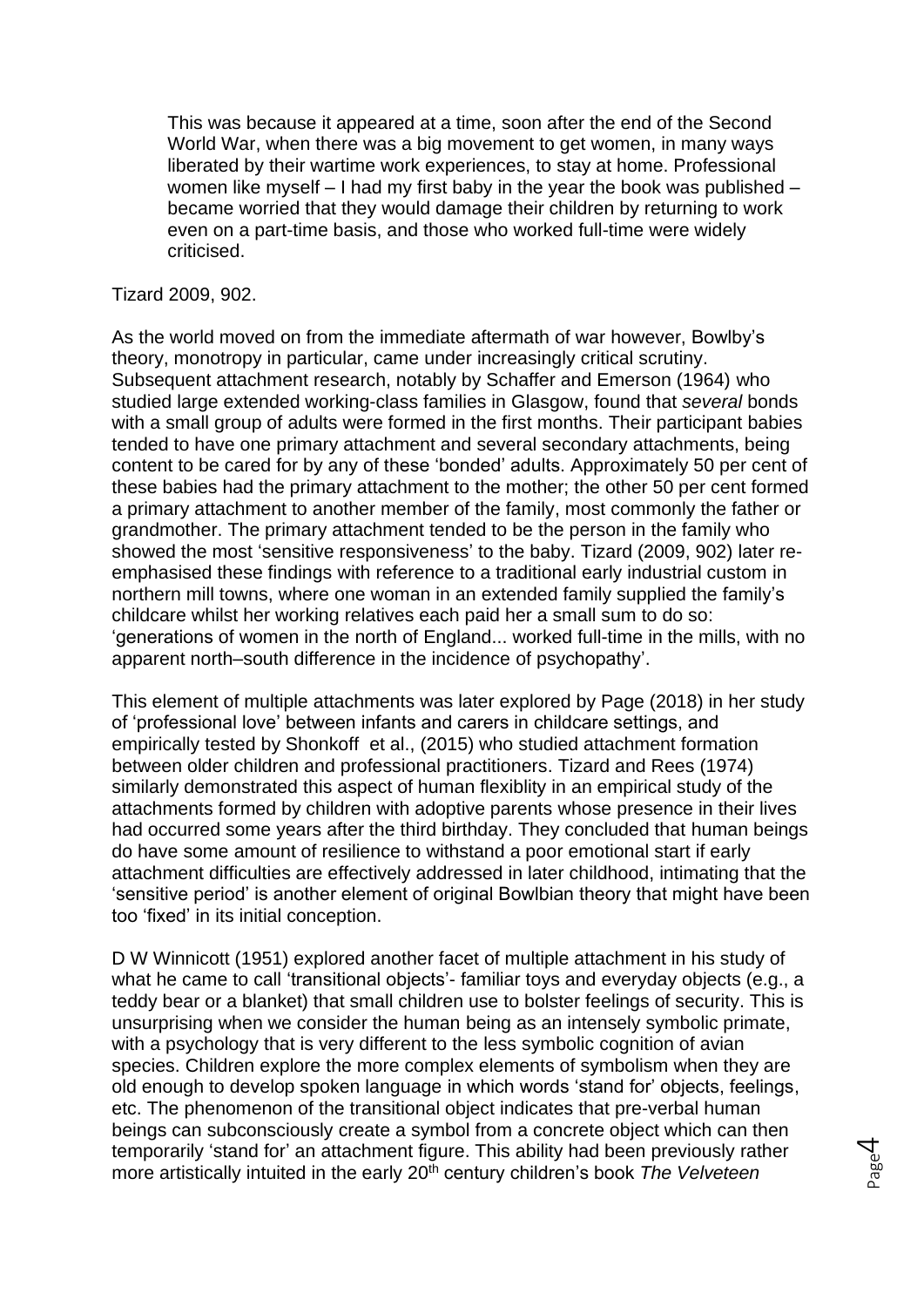### *Rabbit:*

"Real isn't how you are made," said the Skin Horse. "It's a thing that happens to you. When a child loves you for a long, long time, not just to play with, but REALLY loves you, then you become Real"

#### Williams 1922, online.

Bowlby showed an ongoing interest in research that tested, questioned and expanded his original theory. Towards the end of his life, in 'A Secure Base' (1988), he re-emphasised his core thesis of the Internal Working Model, explaining that when children's first experiences of their interactions with significant others communicate to them that they are lovable, and that other people are interested in and sensitively responsive to their attempts to communicate, they are provided with a secure base from which to venture out and to which they can subsequently return for help. In the process of doing so, he pointedly cast doubt upon the advisability of the mass daycare culture that was arising over the last quarter of the twentieth century:

Man and woman power devoted to the production of material goods counts a plus in all our economic indices. Man and woman power devoted to the production of happy, healthy and self-reliant children in their own homes does not count at all. We have created a topsy-turvy world'

### Bowlby 1988, 2.

Bowlby's misgivings were more recently provided with robust support from a comprehensive study by Jay Belsky, which found that Children who spent a large amount of time in daycare in the early years of life were more likely to develop behaviour problems, aggressiveness and disobedience in particular, and this was indicated by ratings independently supplied by parents, daycare practitioners and, as the children grew older, teachers. (Belsky et al., 2006).

Mary Ainsworth, who joined Bowlby as an associate in 1950 created a research methodology which became known as 'the strange situation' (Ainsworth and Bell 1970) in which she explored the quality of attachment that 18 month old babies had with their mothers. Ainsworth studies began with some small scale observational research with mothers and babies in Uganda (Ainsworth 1967), in which she studied proximity seeking behaviours. This was were later followed up by a controversial study which briefly deprived children of their mother's presence (thus, the 'strange' situation) and studied their reaction to this. Ainsworth subsequently proposed that, within her studies, she had gathered empirical support for the proposal that insecure attachments result in fragility within the child's IWM. Specifically, Ainsworth proposed that where children's experience was that bonded carers were readily available to provide emotional support, the infant developed the confidence to independently explore beyond the vicinity of the familiar in an ever-widening arena as they grew older, having built a psychological assurance that they would be able to access emotional support when required. But where children learned that such support was never available, or that it was only available sporadically, they developed an anxiety associated with venturing beyond the immediate orbit of the carer. Ainsworth's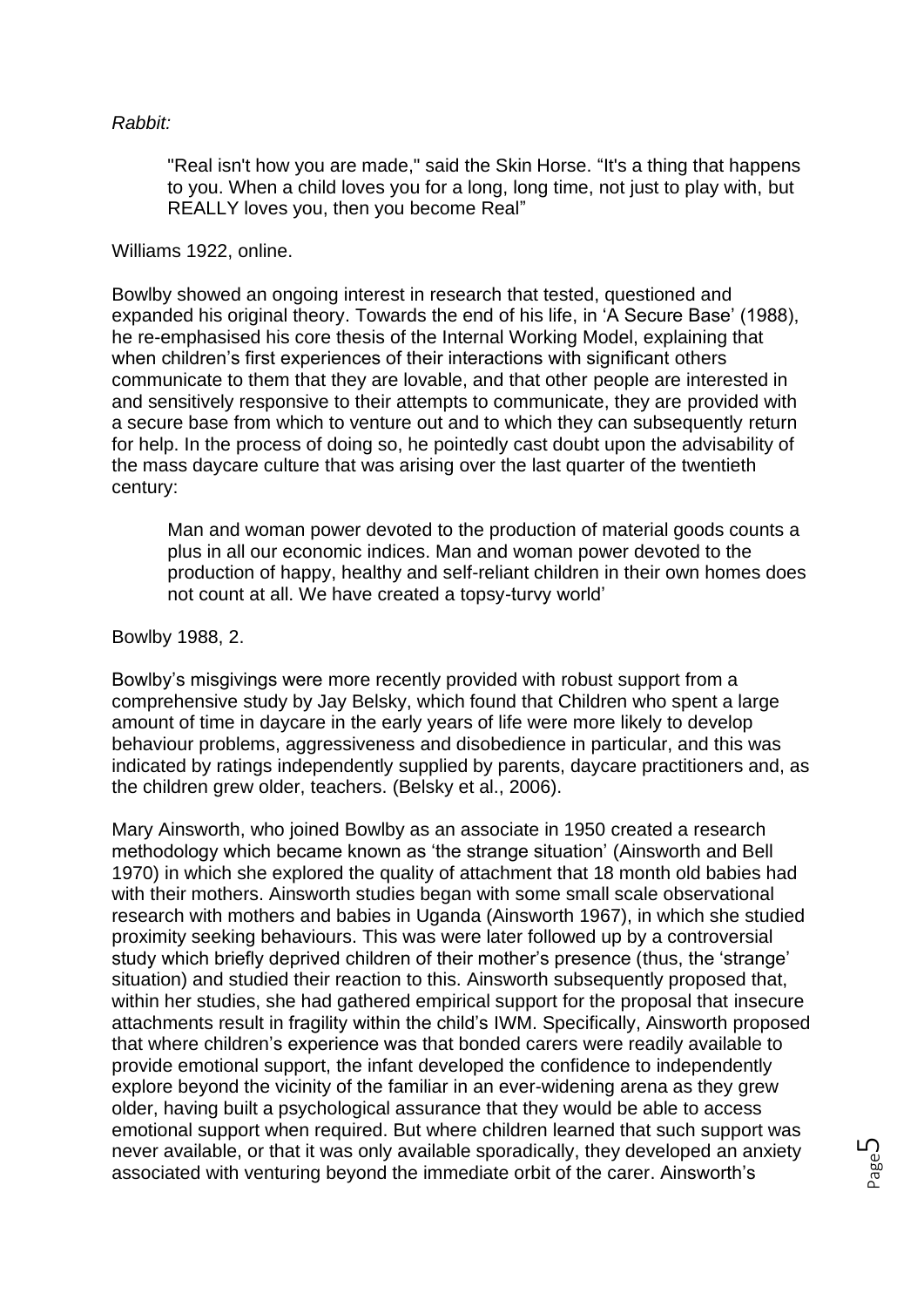interpretation of her experimental results was that children who consistently lacked sufficient emotional support developed a defence mechanism of responding dismissively to other people's attempts to help and became doggedly unwilling to adventure beyond the familiar. Those who had learned that emotional support was only sporadically and unpredictably available developed a preoccupied/fearful style, developing a defence mechanism of constantly seeking reassurance from others when venturing into unfamiliar territory, due to an underlying concern that help might not be forthcoming when needed. This effect had previously been routinely observed in education and care practice by Bowlby's contemporary, Susan Isaacs (1952, 21): 'without security as a background to his life [a child] cannot dare to explore or experiment, to express his feelings or to try out new relations to people'.

However, later research, notably by Van Ijzendoorn and Kroonberg (1988) indicated that different cultural norms introduced a confounding variable into the 'strange situation' research methodology; cultural expectations were observed to have an influence upon what both mothers and children view as a 'strange' or familiar situation, and have a mediating effect upon typical infant attachment responses within a specific milieu. The key point arising from these studies was that patterns of care may vary across different cultures, and the child's sense of security is dependent upon what s/he has come to expect within his or her relationship with attachment figures. However, the overall indication was that, universally, human infants need to find warm and responsive relationships within the relevant cultural situation, supporting the core pillar of attachment theory. Nevertheless, this was the first point at which the existence of complex conflicting variables entered the arena of attachment research, indicating that the research questions were not as straightforward they may have initially appeared to Bowlby.

Attachment theory therefore entered the 21<sup>st</sup> century very much as a 'live' entity, with many elements still open for discussion. And the exclusive focus on the mother was no longer a feature, secure emotional bonds with adults were still emphasised as a core requirement for healthy development in the earliest years of life. 'Early attachment security is associated with better emotion-regulation capacities and greater social competence' (Cassidy et al., 2013, p.1426). At the beginning of the 21st century, the US National Research Council and the Institute of Medicine's Committee on Integrating the Science of Early Childhood Development rooted its policy in the premise that nurturant early environments provide emotional security, and that without access to at least one such relationship, the developmental process required to produce psychologically healthy human beings is disrupted (Shonkoff& Phillips 2000).

#### **The Cortisol Studies**

With the growth of medical screening technology in the early 21<sup>st</sup> century, further neurophysiological evidence emerged to support the importance of secure relationships in infancy. A range of studies discovered abnormally raised levels of the stress hormone cortisol in young children in situations in which they did not feel secure in the care that they were receiving. A range of studies discovered that infant cortisol increased across the day from morning to afternoon in young children spending full days in daycare, whilst it decreased across the day in the same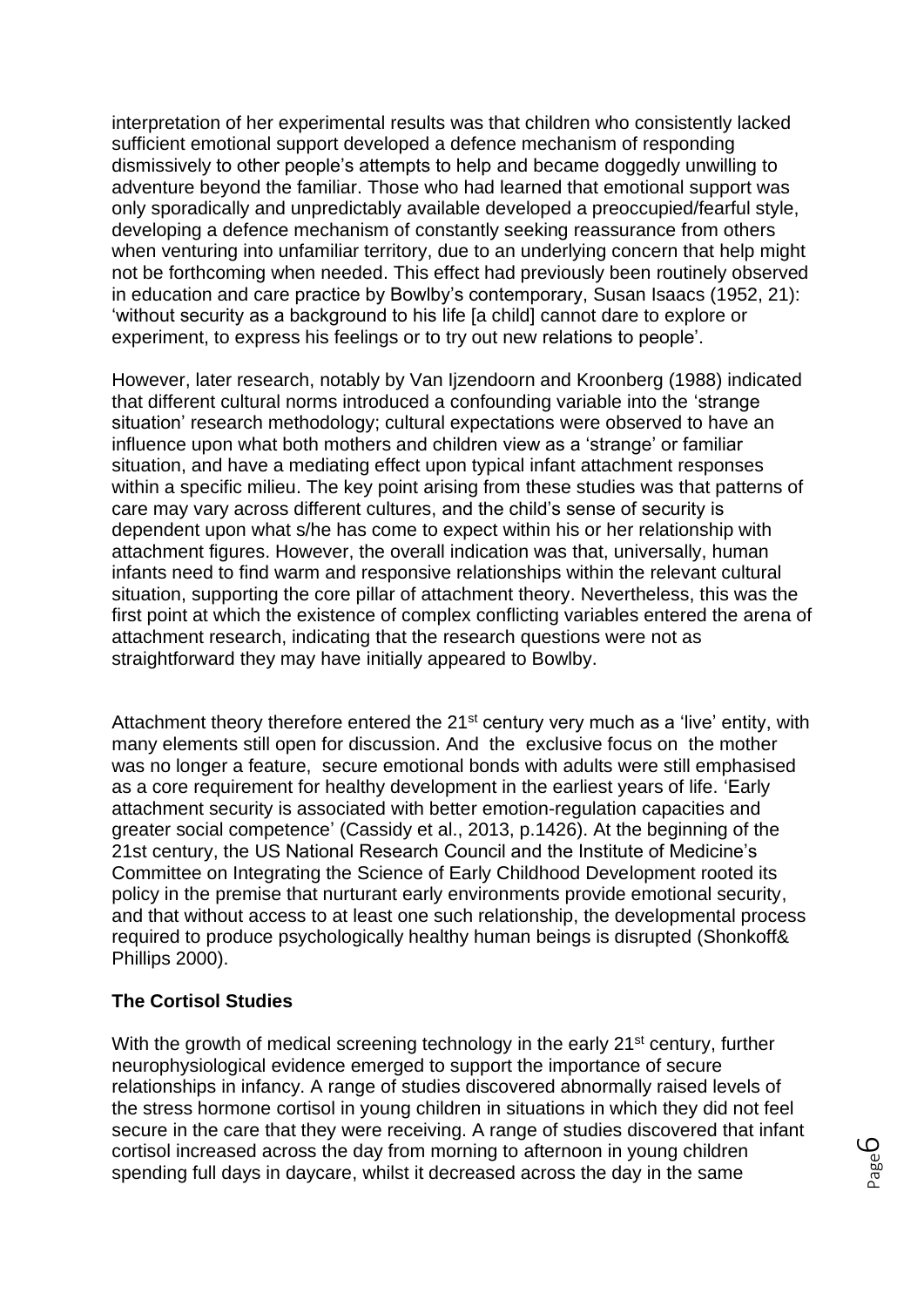children when they were cared for at home (Dettling et al., 1999; Dettling et al., 2000; Watamura et al., 2003; Watamura, et al., 2009). This finding apparently indicated that Bowlby had been right in his assessment that the home environment was inevitably best at promoting emotional health in young children.

In normal mammalian physiology, cortisol has a regular cycle, rising to a peak as the creature awakens from sleep. It then falls steadily throughout the day, reaching its lowest point prior to the onset of sleep; it then rises steadily in the later stages of sleep, and peaks at the point of waking (Sims et al., 2006). Cortisol levels additionally rise in response to external stressors. This is commonly described by the 'fight or flight' response, which is managed by the body's hypothalamic–pituitary– adrenal 'HPA' system (Thomas et al., 2018). Levels of cortisol return to baseline when the situation is resolved. Research indicates that infants with secure attachments have a lower cortisol peak in response to stress, and a quicker return to baseline, while infants experiencing ongoing stress typically have higher resting levels of cortisol and take longer to return to baseline after individual stressful experiences.

Having a severe history of stressor exposures (traumatic stress in particular, especially if experienced in childhood) or being under current chronic stress greatly impacts the likelihood of ...developing maladaptive acute stress responses.

Epel et al., 2018, 154

There also appears to be a complex relationship between levels of cortisol, behavioural indicators of insecure attachment, and differences in quality of care that infants receive in home and day care environments, which in turn interacts with the socio-economic situation (and the resulting stresses) in which their families are immersed (Sims et al., 2006, Badanes et al., 2012, Watamura et al., 2010). A complex set of variables come into play that mediate individuals' relative stress levels in different situations, for example the quality of the setting (Sims et al., 2006), the temperament of both the mother and the child (Albers et al., 2016) and the quality of the care provided in the home versus the quality of the care provided in the setting (Albers et al., 2016 and Berry et al., 2014). Such findings complicate researchers' attempts to reliably inform policy in this respect. Albers et al., (2016) and Berry et al., (2014) found that infants receiving a higher quality of care in the home displayed a greater cortisol rise in the care setting compared to infants receiving a lower quality of care in the home. Berry (2016) posited that high-quality childcare might therefore act as a mediating factor for children who live with adults who provide low quality care. This had previously been demonstrated in practice by a large sample longitudinal study of British children in early years education, the Effective Provision of Pre-School Education (EPPE) project. 'Whilst not eliminating disadvantage, pre-school can help to ameliorate the effects' (Sylva et al., 2004, online, 4).

Shapancer (2017) commented that key variables in cortisol studies such as daycare quality, individual care giver quality, individual child-parent bonding security and parent access to social support create problematic and potentially confounding variables within research methodologies. Cassidy et al., (2013) agreed, but proposed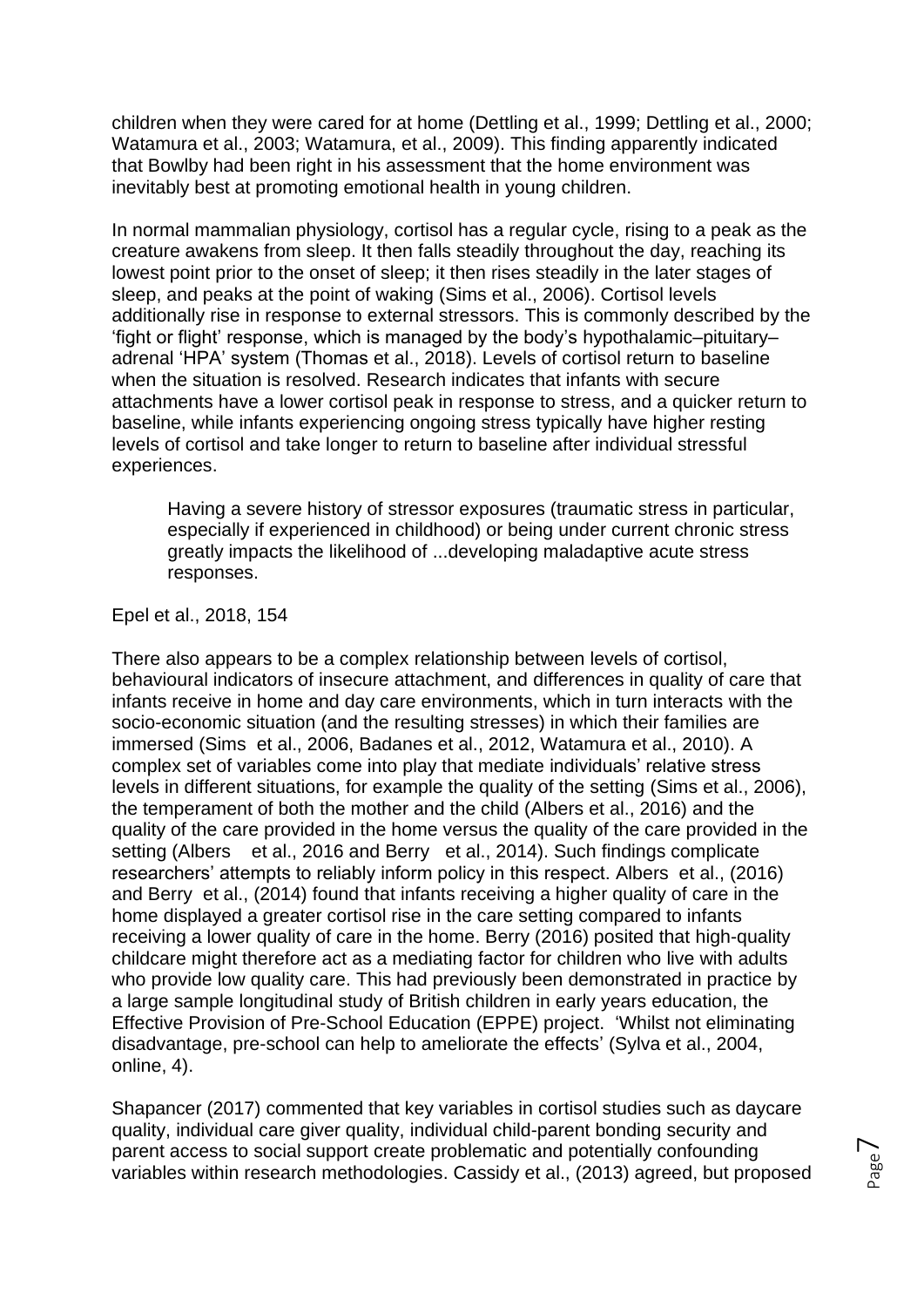that the overall pattern of findings is clear in one respect; that insecure attachments in early childhood have the potential to create poor emotional health even though: 'the precise nature of the connections remains unclear' Cassidy, et al., (2013, 1423). Bernard et al., (2015) raised a further potential variable with their finding that the child's age is also an important and complex factor in the level of the stress response to daycare. They found that rather than children simply becoming increasingly emotionally robust over the period of early years development, pre-schoolers tended to show a larger cortisol increase across the day than babies and school-aged children; in their study 45% of infants, 62% of pre-schoolers, and 35% of school-age children showed a rise in cortisol across the childcare day, and this pattern continued across the first 10 weeks in a new childcare setting. They speculated that the higher levels in the children in the pre-school age group might relate to stresses triggered by peer interaction. Vermeer and Van Ijzendoorn (2006) also found a similar age effect, with three-year-olds experiencing the most significant rise in cortisol levels in daycare settings.

A significant increase in cortisol levels during the day was found amongst Norwegian toddlers in childcare, which was particularly marked for children who spent long hours in the setting. The cortisol rise was not present in the same sample when tested at home. However, the sample for this study was almost uniformly middle class (Drugli et al., 2017), and therefore did not encompass the more subtle element of socio-economic comparison represented in the studies of Albers et al.,(2016) and Berry et al.,(2014) discussed above. Lumien et al., (2016) also found that in three to five year old children, cortisol levels were higher in those who attended daycare full time, as compared to attending part time, regardless of programme or socioeconomic status, although quality of setting was not raised as a variable within their specific methodology. The elements of actual amount of cortisol present vs level of rise within the setting is a variable that is difficult to disentangle across the range of studies currently available. To add to this complexity, Singer and Wong (2019) comment that when making international comparisons, researchers should be aware that quality of daycare systematically differs between nations due to differences in funding mechanisms, with the US being at the bottom of the pile.

The overall picture is of a complex impact upon children's stress levels, most particularly through an intricate interaction between the quality of care in the home vs the quality of care in daycare. Additionally, the age of the child and the number of hours spent in the daycare setting must also be taken into account when considering the level of stress caused to the child. The basic fact that children in general tend to show a cortisol rise when attending daycare is therefore only one element of a highly intricate and transacting tangle of variables that need to be carefully considered when planning a national policy for the care of children under three. Watamura et al., (2011, 60) made a particularly important point in their reflection that 'children who experience double jeopardy deriving from low-quality home and child-care environments are particularly at risk for compromised development'. This correlates with the findings of Belsky et al., (2006), in that they found low quality care was particularly detrimental to children whose mothers had been evaluated as lacking sensitivity. Such findings pinpoint a key issue for consideration in societies such as the US and UK in which daycare is largely privately administered, as socioeconomically deprived families will be unable to afford the highest quality of daycare, putting children from such families at the risk of experiencing double disadvantage.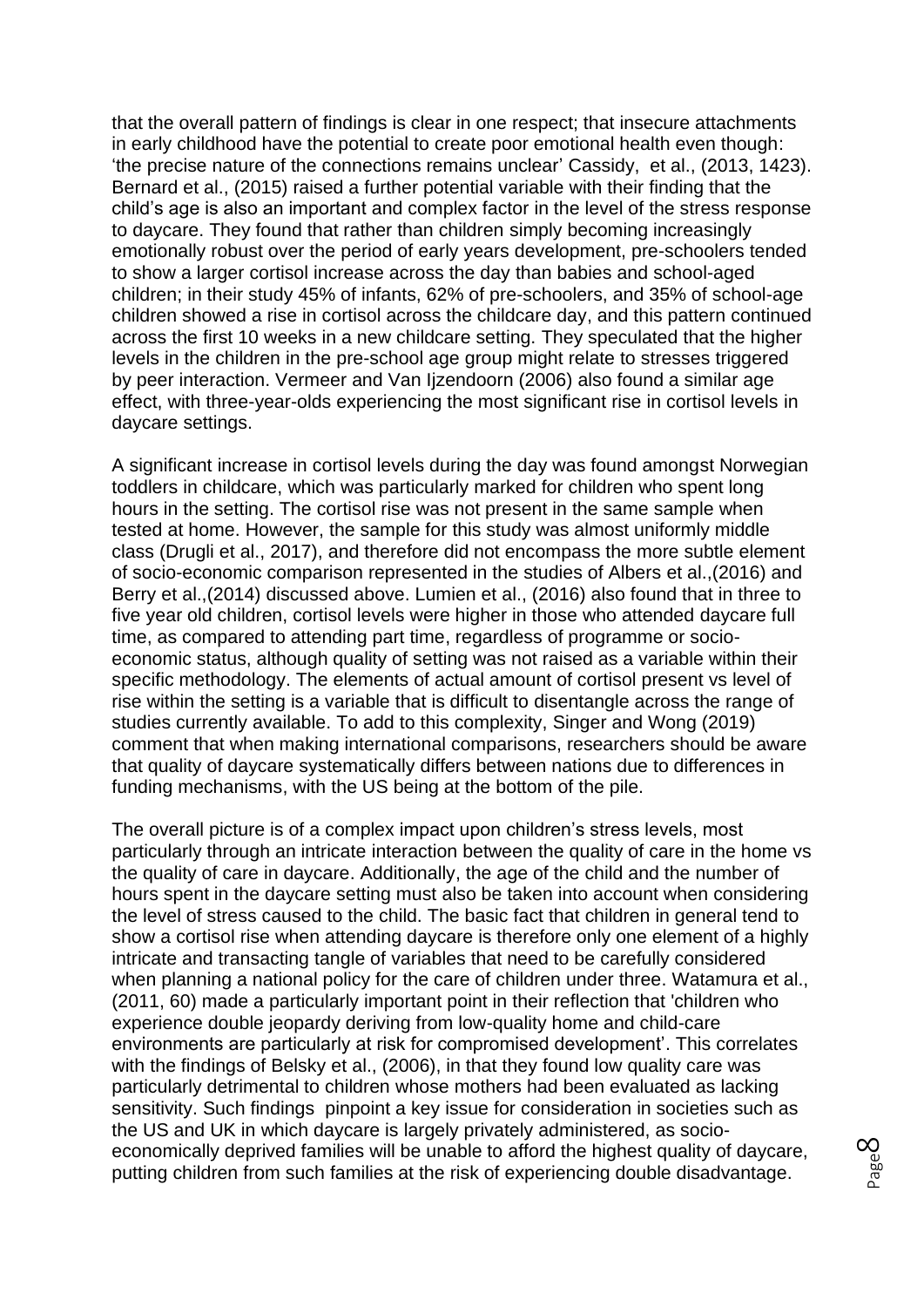## **Implications for practice**

The core empirical evidence from nearly two decades of cortisol studies indicates that when children experience ongoing stress due to early insecure relationships with adults that destabilise their emotional equilibrium, this sets in train a problem with stress management that may eventually become 'toxic' to that individual.

The main brain structures that are affected by the chronic secretion of stress hormones during childhood (hippocampus, prefrontal cortex and amygdala) are differentially involved in various cognitive functions (memory, emotion regulation, encoding of emotional memories, etc.)

Raymond et al., 2018, 152.

A simplified comparison can be made between a continually stressed brain and a computer constantly running a program that takes up a significant amount of its processing capacity. Research in the areas of 'Adverse Childhood Experiences' (see Smith 2108 for an overview) and cortisol disturbance (e.g. Fairburn 2007, Legua et al., 2019) indicate that implications for such a child are both emotional *and* cognitive as time goes by:

- Fight or flight response always on stand-by
- Quick to anger, to sadness and 'learned helplessness'
- Short attention span
- Problems concentrating at school
- View the world as a dangerous place
- Mistrustful of adults and other children
- Feeling of inadequacy/ lacks confidence
- Lack of self-belief/ lack of self-motivation
- May be over-dependent upon opinion/ support of others (preoccupied)
- May reject support from others (dismissive)

Jarvis 2019, online.

In Bowlbian terms, this pattern of anxiety is the ongoing 'fall out' emergent from the IWM that emotionally insecure young people carry of the world, i.e., that other people may not be friendly and helpful, and that they themselves may not be worthy of affection, compromising their confidence in their own abilities and their willingness to trust other people.

A growing body of research indicates that differences in the quality of early care contribute to variations in the initial calibration and continued regulation [which]... in turn plays an important role in shaping behavioral responses to threat.

Cassidy et al., 2013, 1418

In terms of the mechanisms underlying this cluster of problems, Wagner et al., (2016) empirically linked higher cortisol levels to poorer "executive functioning"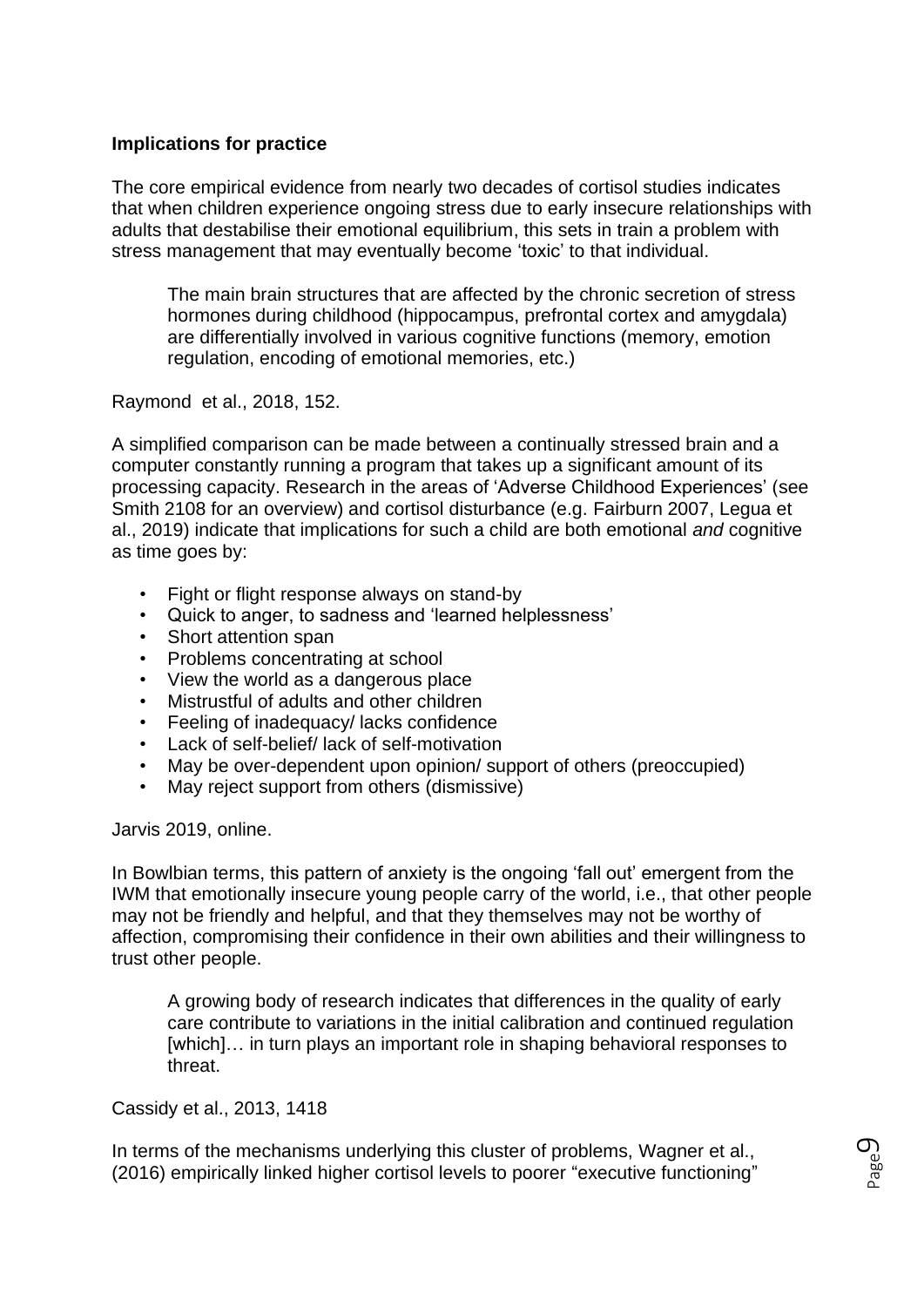across three cognitive domains: inhibitory self-control, flexibility and emergent metacognition (the ability to reflect on one's own thoughts). Whitebread and Vasilio (2012) explain that executive functioning develops from birth, and involves a growing ability to focus attention, control one's own actions, resist distractions and engage in goal directed activity. They propose that working memory is also involved in executive function, in that children have to be able to securely manipulate both incoming information and previously learned knowledge in order to direct their behaviour towards a goal. Strong executive functioning has been linked to the development of the cognitive skills that promote academic ability (Espy 2004) and mitigate against aggressive behaviour (Ellis et al., 2009).

Executive function is an umbrella term that refers to the following mental processes: working memory or the capacity to hold and manipulate information over short periods of time, inhibitory control or the ability to master and filter thoughts and impulses and to pause and think before acting, and cognitive or mental flexibility such as the ability to shift attention between tasks.

#### Scorza et al., 2016, 314

Executive functioning and self-regulation also underpin what contemporary employers refer to as 'soft skills', (taking initiative, independent problem solving). Recent complaints have been made that these are increasingly lacking in young people entering the employment market (Davidson 2016), indicating the extremely high stakes involved for nations considering policies for under threes' care provision.

Leugua et al., (2019) proposed that future research should focus upon the overall impact of adverse childhood environments upon the development of abnormal cortisol functioning, attempting to unpick interacting factors. The key issue that future researchers will need to focus upon is to better understand complex and intricate transactions between internal stress coping biology and the effects of the external environment upon these in the early years of life when system is being calibrated. They will also need to more fully integrate contemporary models of infant attachment with an in-depth understanding of HPA functioning, and the interaction of HPA functioning with executive functioning. Early attempts to conceptually integrate the biological and the environmental have already begun. For example, Thomas et al., (2018) examined whether pre-natal social support offered to mothers reduced their biological stress reactions and whether any positive effect was then transmitted to the child. They concluded that positive social processes did indeed create an emotional 'buffer', which reduced biological stress markers in both mother and child.

Blair et al.,(2019) studied the effects of 'Parent-Child Interaction Therapy (PCIT)' which compared families where parents were carrying a range of emotional stressors from their own childhoods to those who were not, indicated by scores on the Adverse Childhood Experiences Questionnaire (Felitti et al., 1998). The study found that parents with a high 'ACEs' score (4 or over) reported significant improvements in the child's behaviour following PCIT, while those with a low score (3 or under) did not. Such findings are not yet conclusive, as research is in its early days, and results, similarly to those reported by Blair et al. are frequently based on small samples, but there are growing indications that two generation focused interventions may be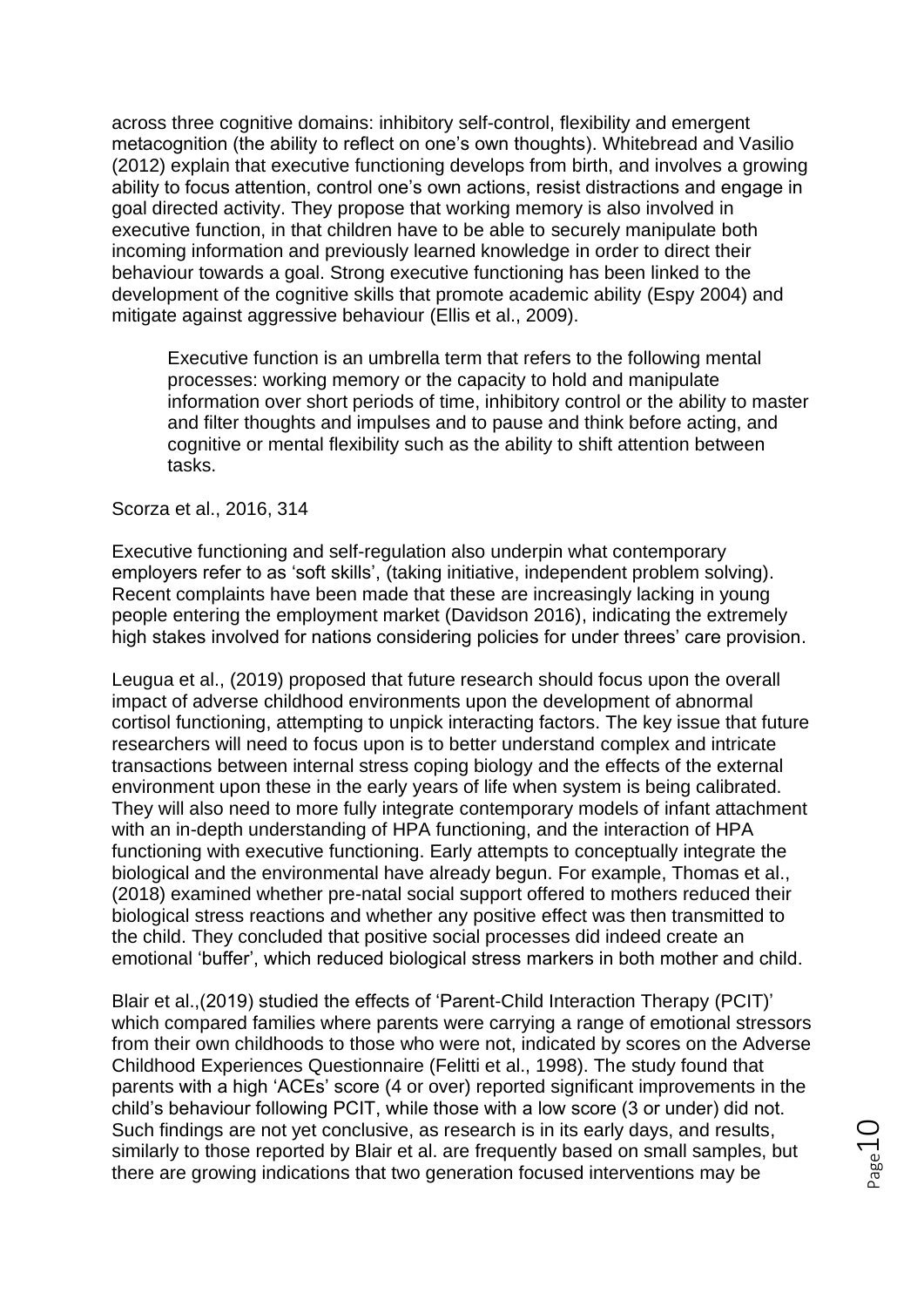effective. The researchers conclude:

The current study extends prior research that suggests that PCIT can be implemented successfully with trauma-exposed children… and it makes an original contribution to the literature by demonstrating that PCIT may also be efficacious with trauma-exposed caregivers.

Blair et al., 2019.

## **Daycare or homecare? The intricate balance**

In terms of the complex relationship between quality of care in the home and in the daycare setting, how do we define an 'adverse childhood environment'? Bowlby's (1953) argument that poor homes are inevitably better than good childcare settings appears to have been robustly refuted by the cortisol studies. The indication appears to be that conversely, children under three need affectionate, trusting relationships with a small group of adults who reliably care for them in a calm, attentive, affectionate fashion, regardless of location.

The role that well-trained, well-managed and supported professional adults can play in supporting children at risk from insecure family relationships has been highlighted by Shonkoff et al., (2015) who found that supportive adult-child relationships outside the immediate family circle could blunt the impact of insecure family relationships, and that emotional resilience could be strengthened by supportive relationships with non-familial adults at any point in childhood. They list the important factors in such relationships as follows:

- That the relationship is long-standing, stable, caring and supportive
- The adult provides support for the child to believe that s/he can overcome adversity
- The adult supports the child to develop self-regulation skills, not via the imposition of draconian external discipline, but through gentle support for the child to learn how to regulate his/her own responses in situations that are experienced as stressful
- The adult is careful to support and affirm the social and cultural traditions to which the child and his/her family are affiliated

With respect to home-based care, the chances that secure, bonded relationships will be cemented is greatly optimised by social policies that ensure parents have sufficient financial and social support and are not placed under unmanageable stress during their child's first three years of life. Tharner et al., (2011, 162) explain that 'parenting stress explain(s) the most variance in child emotional and behaviour problems'.

Daycare is not precluded as an option for providing care for under threes, but the emotional support requirements of such young children put very high professional demands upon it. Young children should have secure relationships with all careproviding adults, with all bonded attachments effectively maintained within the daily round of care provision. This conceptually evokes the situation of the early industrial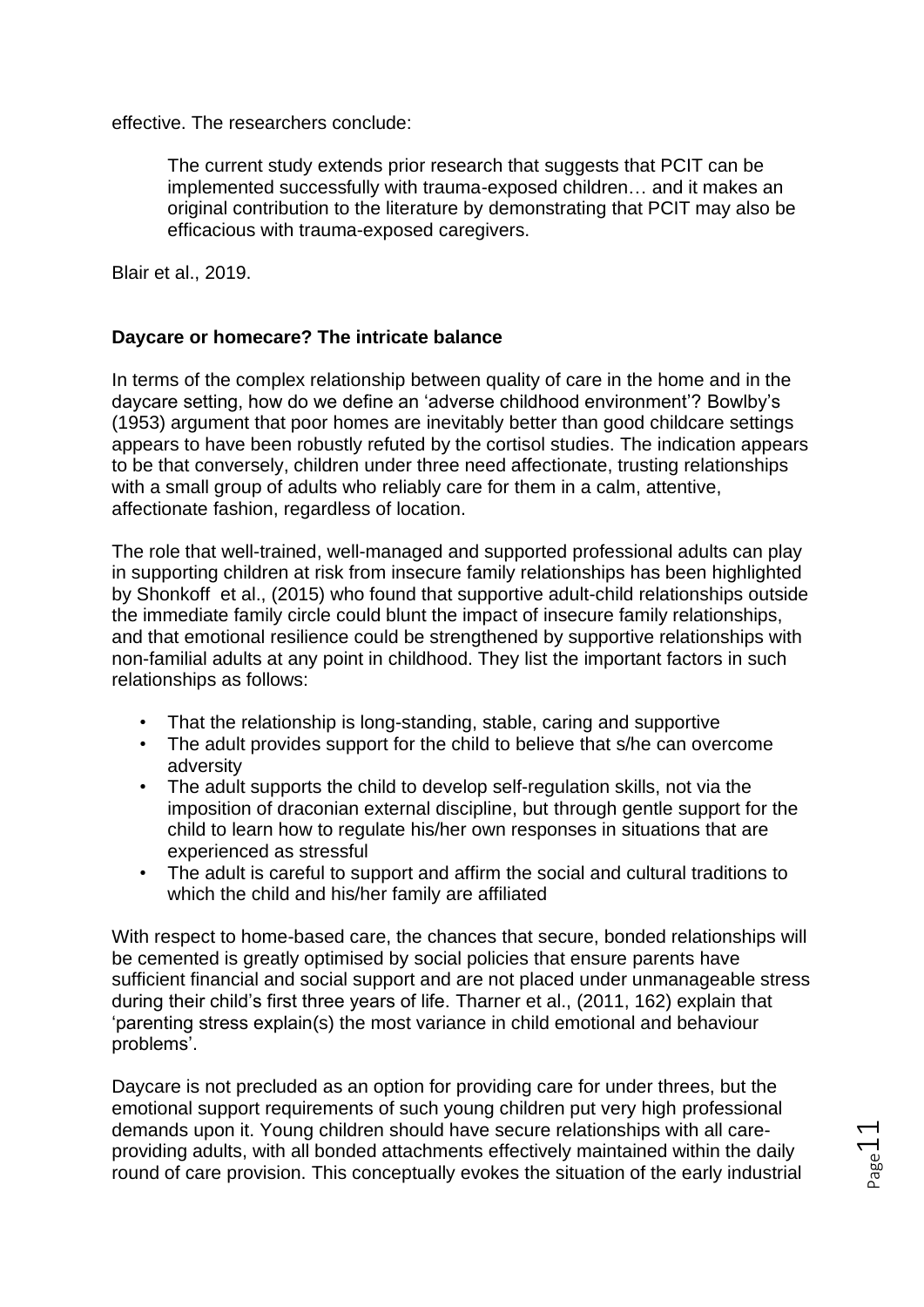and 1960s Glasgow families respectively evoked by Tizard (1990) and Schaffer and Emerson (1964), which were located within an organic and close-knit circle. It would be possible to replicate such "attachment circles" in situations in which some of those adults are staff in professional settings, although this would require meticulous attention to the factors that create high quality care (Sims et al., 2006). This might be even more challenging when working with children from families in which bonded relationships are strained. Woodhouse et al. (2018, p.52) describe a 'Circle of Security' intervention in which parents are coached to observe their children more closely, and to reflect upon their own responses to their children's signals, which could be facilitated by high quality settings, and utilised as the basis of team work. Such a technique is implicitly present in earlier initiatives, for example within the Pen Green shared observation system (Whalley 2001) and could be further developed from the basis of more recent findings.

However, none of this is likely to be achieved unless a setting is funded to the extent that it can maintain high adult-child ratios, very low staff turnover and effective training of professional staff so they are fully aware of the cognitive, social and emotional needs of very young children. Such staff would necessarily be well paid, to reflect the education and training required to be employed in the role and be provided with further continuing professional development, and a secure career structure to ensure high levels of retention. The implications are therefore that a nation would need to make a significant publicly funded investment in such a system.

## **Policy Futures**

With respect to constructing a national policy for care for under threes, it appears that there are several choices. A nation might choose to create funding streams that permit parents to principally rely upon home-based care, with additional kin/ friendship support to create a bonded circle of adults, or to set up high quality professional daycare facilities to reproduce such relationships. European nations offer models of both patterns of care, for example, the Netherlands principally relies upon parents, kin and neighbourhood in a culture where adequate social welfare provision is made for families, and part-time working is commonplace, whilst Scandinavian nations dedicate a significant proportion of their Gross Domestic Product to the provision of very high-quality daycare (Naumann et al., 2013).

Since the latter quarter of the twentieth century, the policy of both US and UK governments have been to encourage a society in which two parent employment is the norm. In the UK, the Labour Government of 1997-2010 responded to this situation by the instigation of the Child Care Act 2006, which 'enshrines in law parents' legitimate expectation of accessible high-quality childcare and services for children under 5 and their families' (Jarvis 2016, 110). They additionally set in place a national network of children's centres to oversee the provision of such childcare, and to provide support and advice to parents experiencing various types of adversity, poverty in particular. Such services were therefore well placed to provide emotional 'buffering' for stressed parents, and via the cascade effect described by Thomas et al., (2018), to subsequently reduce day-to-day stress for children.

However, 1000 children's centres have closed down under austerity measures imposed since 2010, a 62% cut in funding was imposed upon those that are left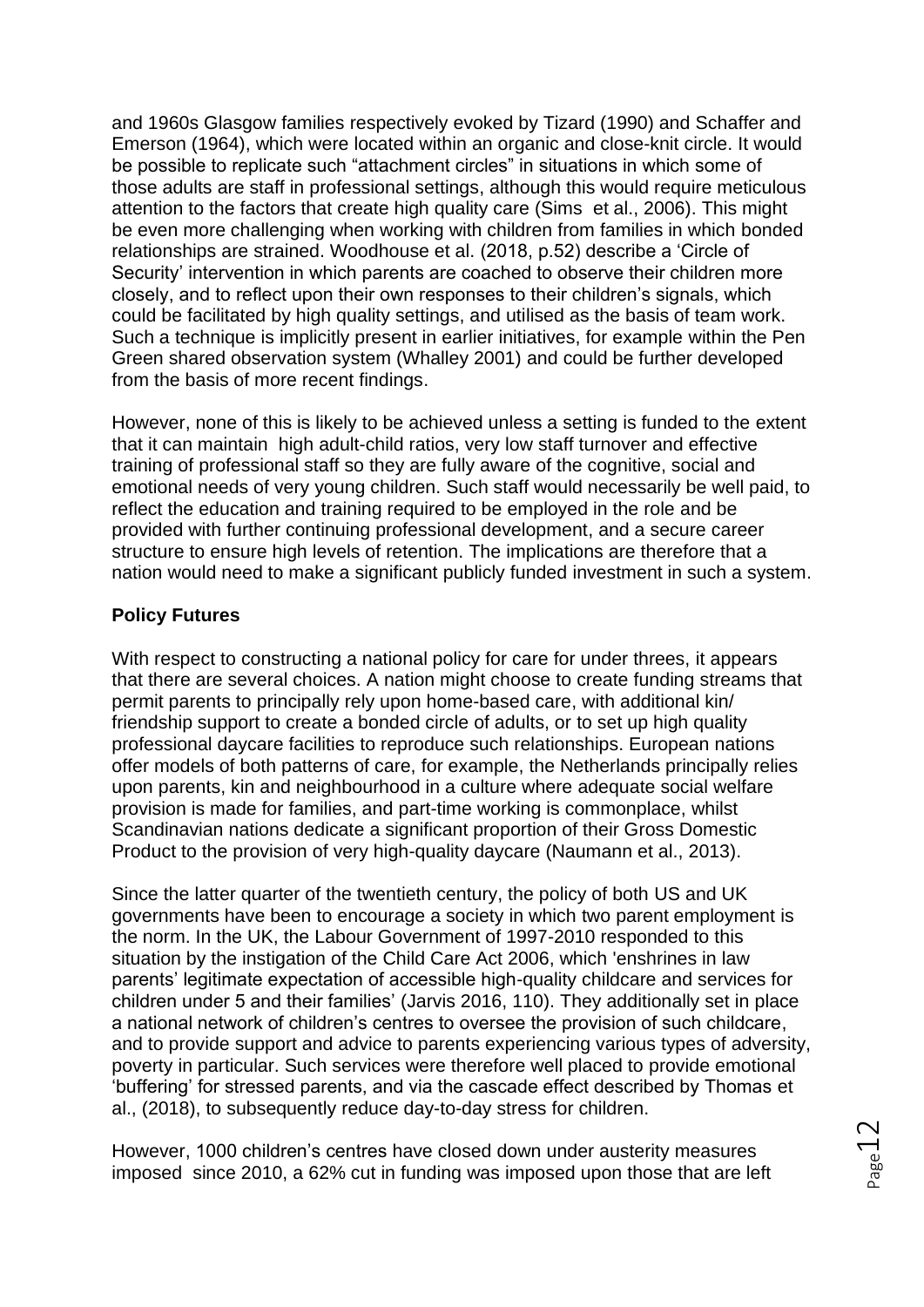(Action for Children 2019), and poorly conceived funding mechanisms for supporting affordable daycare have resulted in a significant number of daycare providers closing down over the year following a funding policy change (Morton 2018), whilst those left are barely managing to meet their staff payroll (Ferguson 2019). To add to this bleak picture, , nearly one in three children currently live in families that are officially designated poor (Child Poverty Action Group 2019) and their parents endure a constant struggle to cope with the new Universal Credit system to which access is only permitted via an impenetrable online tick-box maze (Tiffin 2018). The prediction of a deep world-wide recession following the measures taken to reduce infection during the Covid-19 Pandemic in early 2020 does not bode well for the future.

The combined empirical evidence from attachment and cortisol studies strongly indicate that the birth to three period of a human life matters intensely in terms of nurturing an emotionally secure individual, but contemporary Anglo-American culture currently gives very little thought to this in social policy creation. In both nations, the major costs of non-familial care are borne by the parents rather than the state, and a high proportion of families with children live below the poverty line. Parents are frequently trapped in situations in which they either endure the stresses of potential lost earnings whilst caring for their infant at home, or continue to work and select their childcare provider on the basis of what they can afford, all of which has the potential to raise the stress levels to which infants are exposed throughout their preschool developmental period

If we continue to operate under policies in which the presence of a child under three means that a family is placed under significant social and financial pressure, we create a society that is 'more concerned with the national economy than… children' (Alderson 2008, p.53). This is the 'topsy turvey' problem that Bowlby (1988, 2) intuited, which has the potential to create a mass societal dysfunction. The fragmented and 'cheapest option' fashion in which we provide infant care, and the large numbers of families that become poverty-fueled emotional pressure cookers is likely to have a significantly negative impact upon long term mental health of the future adult population. 'Humans are extraordinarily adaptive to changes in their living conditions, but not infinitely so' (Gray 2011, 444). Our current childcare situation evokes UNICEF's (2011, 8-9) warning: 'there is a clear danger that…childcare…. may follow a course that is determined by the needs and pressures of the moment, uninfluenced by long term vision'.

Where we go from here is an issue we need to consider extremely carefully. Simplistically advocating a 'back to the future' approach to infant care would lead us into the type of situation in which Czech women recently found themselves. Whilst an entitlement to three years of 'parental leave' from the workplace might seem to be an ideal background to the right for parents to choose home-based care for children under three, it led to some reluctance amongst employers to employ women of childbearing age, and a subtle pressure on mothers (but not fathers) to become full time carers; only 1% of Czech fathers took parental leave (Sokačová 2011). This evokes the situation that Tizard (2009) describes emerging from the immediate post World War II milieu in the UK, increasing gender discrimination, threatening hard-won rights and stoking up psychological and societal pressures upon mothers of young children, which is in turn likely to lead to stress-afflicted child care environments.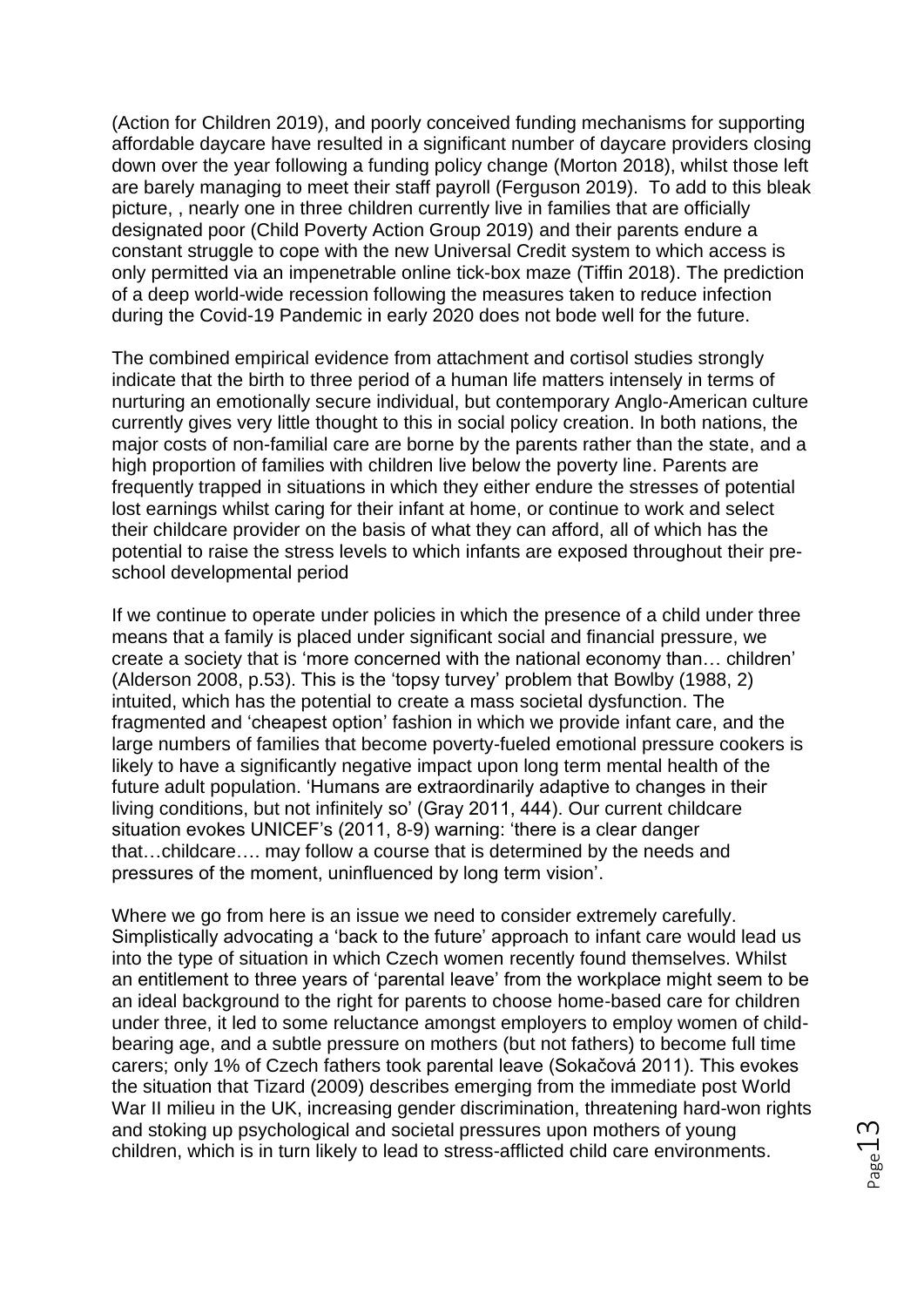The cortisol studies have built upon attachment theory to give us vital information 'grounded in the best available evidence of what human beings are like' (Singer, 1999, 61), and it would now be prudent to act upon this. An evidence-based policy creation approach would suggest expanding the role of publicly funded children's centres to provide support for struggling families and ensuring through social security mechanisms that no family with a child under three lives below the poverty line. A national system of subsidised childcare for working families should be created under the management of early years specialist graduate leaders. The public expense could be ameliorated through a parental contribution calculated on a designated percentage of income, following the Scandinavian model (Naumann et al., 2013). It cannot be too strongly emphasised that the provision of appropriate infant care is one of the most important issues for contemporary Anglo-American social policy, as it is now increasingly clear that the mental health and productivity of our future population depends upon our current actions.

With the goal of a mentally and physically healthy human race in mind, we can simultaneously be proud of the accomplishments of attachment researchers and look forward to participating in addressing the many… challenges remaining.

Cassidy et al., 2013, 1429

## **References**

Ainsworth, M.D.S. and Bell, S.M. 1970. 'Attachment, exploration, and separation: Illustrated by the behavior of one-year-olds in a strange situation'. *Child Development,* 41*,* 49–67.

Ainsworth, M.(1967*) Infancy in Uganda: Infant care and the growth of love*, Baltimore: Johns Hopkins University Press.

Albers, E., Roseriet Bijers, J., Riksen-Walraven, M. Fred, C. and de Weerth, C. 2016. Cortisol levels of infants in center care across the first year of life: links with quality of care and infant temperament. *Stress* 19:1, 8-17. doi: 10.3109/10253890.2015.1089230.

Alderson, P. 2008. *Young Children's Rights*. London: Jessica Kingsley.

Badanes, L., Dmitrieva, J. and Watamura, S. 2012. Understanding cortisol reactivity across the day at child care: The potential buffering role of secure attachments to caregivers. *Early Childhood Research Quarterly* 27, 156–165.

Belsky, J. (2006). Early child care and early child development: Major findings of the NICHD Study of Early Child Care. *European Journal of Developmental Psychology*, 3, 95-110.

Berry, D., Blair, C., Ursache, A., Willoughby, M., Garrett-Peters, P., Vernon-Feagans, L., Bratsch-Hines, M., Mills-Koonce, R., & Granger, D. 2014. Child care and cortisol across early childhood: context matters. *Developmental Psychology*, 50, 514–525.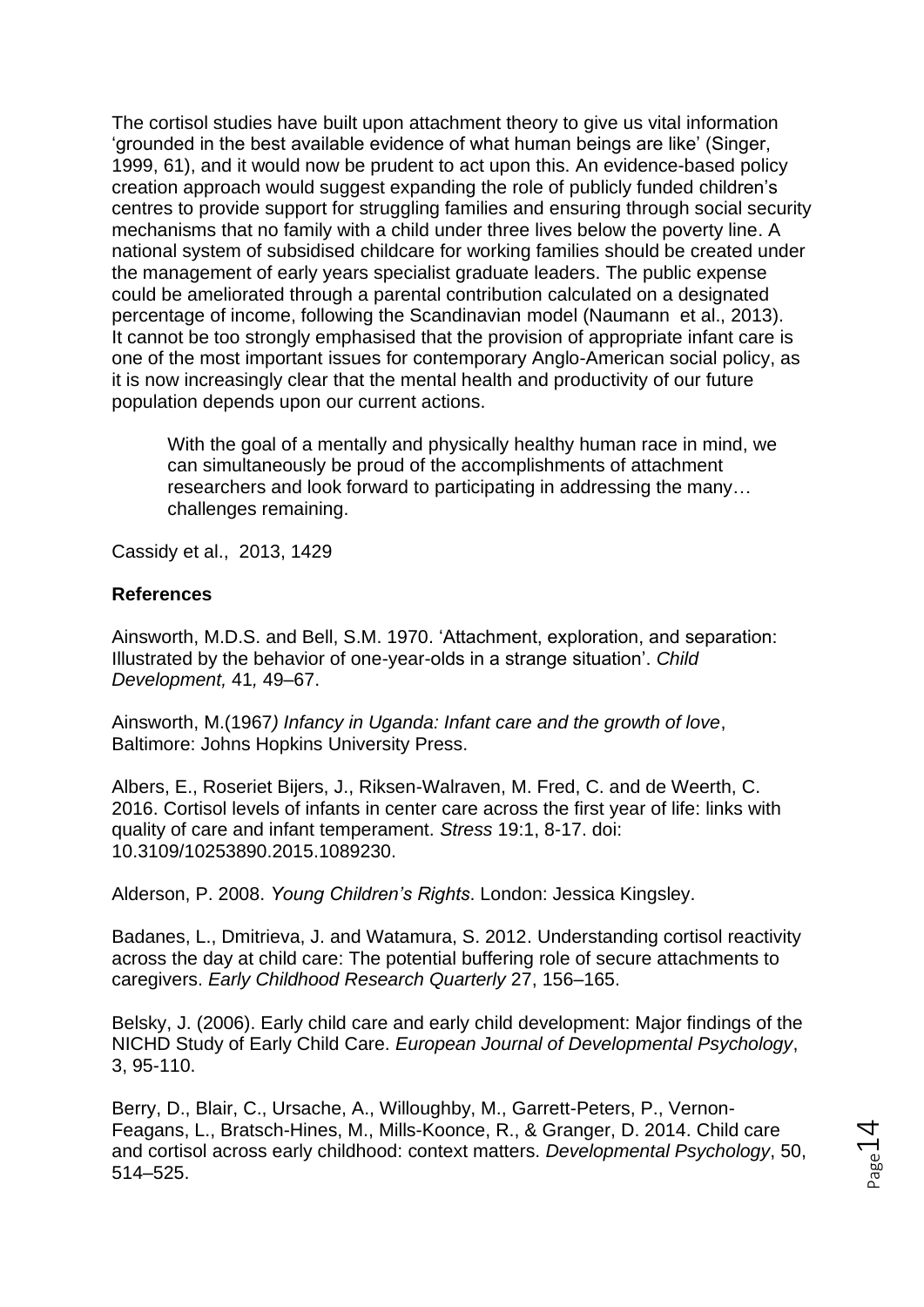Berry, D., Blair, C., Willoughby, M., Garrett-Peters, P.,Vernon-Feagans, L., Mills-Koonce, W. R., et al.,. 2016. Household chaos and children's cognitive and socio-emotional development in early childhood: Does childcare play a buffering role? *Early Childhood Research Quarterly*, 34, 115–127. https://doi.org/10. 1016/j.ecresq.2015.09.003.

Blair, K. Topitzes, J. and Mersky, J. (2019) Do Parents' Adverse Childhood Experiences Influence Treatment Responses to Parent-Child Interaction Therapy? An exploratory Study with a Child Welfare Sample, *Child & Family Behavior Therapy*, 41:2, 73-83, DOI:10.1080/07317107.2019.1599255

Bowlby, J. 1952. Maternal Care and Mental Health. Geneva: *The World Health Organisation*. Retrieved from<https://apps.who.int/iris/handle/10665/40724> Accessed 16th October 2019.

Bowlby, J. 1953. *Child Care and the Growth of Love*. Harmondsworth: Penguin.

Bowlby, J. 1988. *A Secure Base*. London: Routledge.

Bowlby, J., (1980) Attachment and loss, Volume III: Loss, sadness and depression. Cassidy, Jones and Shaver 2013. Contributions of Attachment Theory and Research: A Framework for Future Research, Translation, and Policy. *Development and Psychopathology* 25, 1415–1434.

Child Poverty Action Group. 2019. Child Poverty Facts and Figures. Available at: <http://www.cpag.org.uk/content/child-poverty-facts-and-figures>

Davidson, K. 2016. Employers Find 'Soft Skills' Like Critical Thinking in Short Supply: Companies put more time and money into teasing out job applicants' personality traits*. The Wall Street Journal Online*; Aug. 30, 2016. Available at: [https://www.wsj.com/articles/employers-find-soft-skills-like-critical-thinking-in-short](https://www.wsj.com/articles/employers-find-soft-skills-like-critical-thinking-in-short-supply-1472549400?mod=e2tw)[supply-1472549400?mod=e2tw](https://www.wsj.com/articles/employers-find-soft-skills-like-critical-thinking-in-short-supply-1472549400?mod=e2tw) Accessed 13th October 2019.

Dettling, A. C., Parker, S. W., Lane, S., Sebanc, A., & Gunnar, M. R. 2000. Quality of care and temperament determine changes in cortisol concentrations over the day for young children in childcare. *Psychoneuroendocrinology*, 25, 819–836.

Dettling, A.C., Gunnar, M.R. and Donzella, B. 1999. 'Cortisol levels of young children in full-day childcare centers: Relations with age and temperament', *Psychoneuroendocrinology,* 24, 519–536.

Drugli, M., Solheim, E., Lydersen, S.,Moe, V., Smith, L and Berg-Nielsen, T. S. 2018. Elevated cortisol levels in Norwegian toddlers in childcare (2018) Elevated cortisol levels in Norwegian toddlers in childcare*. Early Child Development and Care*, 188:12. 684-1695, DOI: 10.1080/03004430.2016.1278368

Ellis M, Weiss B, Lochman J. 2009. Executive functions in children: Associations with aggressive behavior and appraisal processing. *Journal of Abnormal Child Psychology* 37 945–956. DOI: 10.1007/s10802-009-9321-5 [PubMed: 19408113]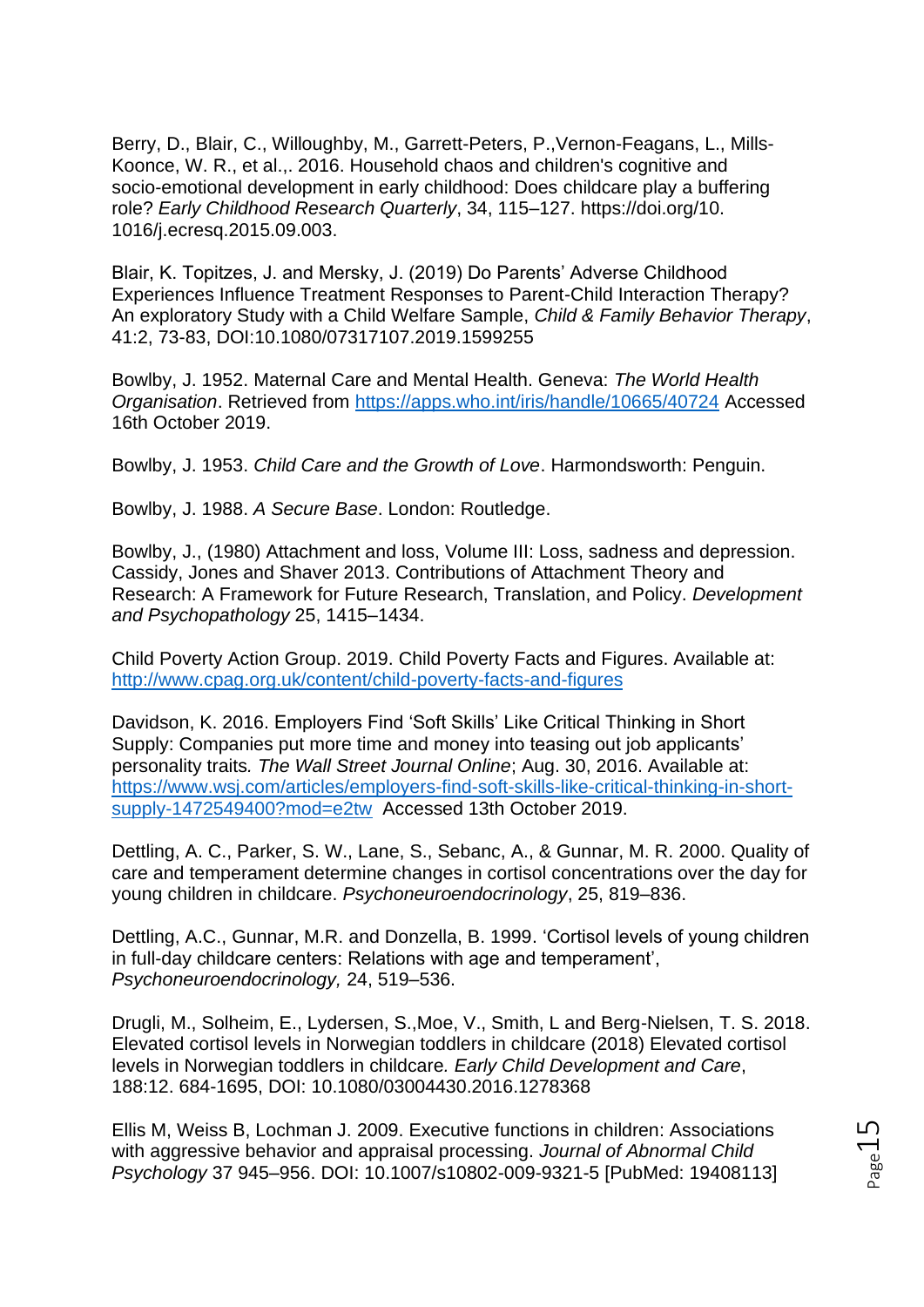Epel, E., Crosswell, A., Mayera, S., Prathera, A. Slavich, G. Putermanc, E. and Berry Mendesa, W. 2018. More than a feeling: A unified view of stress measurement for population science. *Frontiers in Neuroendocrinology*. 49 146–169. doi:10.1016/j.yfrne.2018.03.001.

Espy KA. 2004. Using developmental, cognitive, and neuroscience approaches to understand executive control in young children. *Developmental Neuropsychology*. 26:1, pp. 379–384. DOI: 10.1207/s15326942dn2601\_1 [PubMed: 15276900]

Fairbairn, J. 2007. Stress, Cortisol and Executive Function: a study of pre-adolescent school Children. Unpubished PhD. University College, London. Available at: [https://www.ucl.ac.uk/isd/services/research-it/research-it](https://www.ucl.ac.uk/isd/services/research-it/research-it-applications/maintenance#81.100.234.242)[applications/maintenance#81.100.234.242](https://www.ucl.ac.uk/isd/services/research-it/research-it-applications/maintenance#81.100.234.242) Accessed 16th October 2019.

Ferguson, D. 2019. Parents in England face shock rise in childcare costs as government cuts bite. *The Observer online*. Available at: [https://www.theguardian.com/money/2019/mar/31/childcare-fees-rocket-lack-of](https://www.theguardian.com/money/2019/mar/31/childcare-fees-rocket-lack-of-early-years-funding-nurseries-close)[early-years-funding-nurseries-close](https://www.theguardian.com/money/2019/mar/31/childcare-fees-rocket-lack-of-early-years-funding-nurseries-close) Accessed 16th October 2019.

Gray, P. 2011. The decline of play and the rise of psychopathology in children and adolescents. *American Journal of Play*, 3:4, 443–463.

Howe, D., Brandon, M and Schofield, G. (1999) *Attachment Theory, Child Maltreatment and Family Support: A Practice and Assessment Model*. London: Macmillan.

Isaacs, S. 1952. *The Educational Value of the Nursery School*. London: Headly Brothers Ltd.

Jarvis, P. 2016. Families and the State. In P. Jarvis, J. George, W. Holland and J. Docherty (Eds) *The Complete Companion for Teaching and Leading Practice in the Early Years*. Abingdon: Routledge

Jarvis, P. 2019. Why ACEs are key to behaviour management. *The TES online.* Available at:<https://www.tes.com/news/why-aces-are-key-behaviour-management> Accessed 16<sup>th</sup> October 2019.

Lengua, L., Thompson, S., Moran, L. Zalewski, M. Ruberry, E., Klein, M, and Kiff, C. 2019. Pathways from early adversity to later adjustment: Tests of the additive and bidirectional effects of executive control and diurnal cortisol in early childhood. *Development and Psychopathology* 1–14. DOI:10.1017/S0954579419000373.

Lorenz, K. 1935. Der Kumpan in der Umwelt des Vogels. Der Artgenosse als auslösendes Moment sozialer Verhaltensweisen. *Journal für Ornithologie*, 83, 137– 215, 289–413.

Lumian, D., Dmitrieva, J., Mendoza, M., Badanes, L. and Watamura, S. 2016. The Impact of Program Structure on Cortisol Patterning in Children Attending Out-of-Home Child Care. *Early Child Research Quarterly*. 34, 92–103.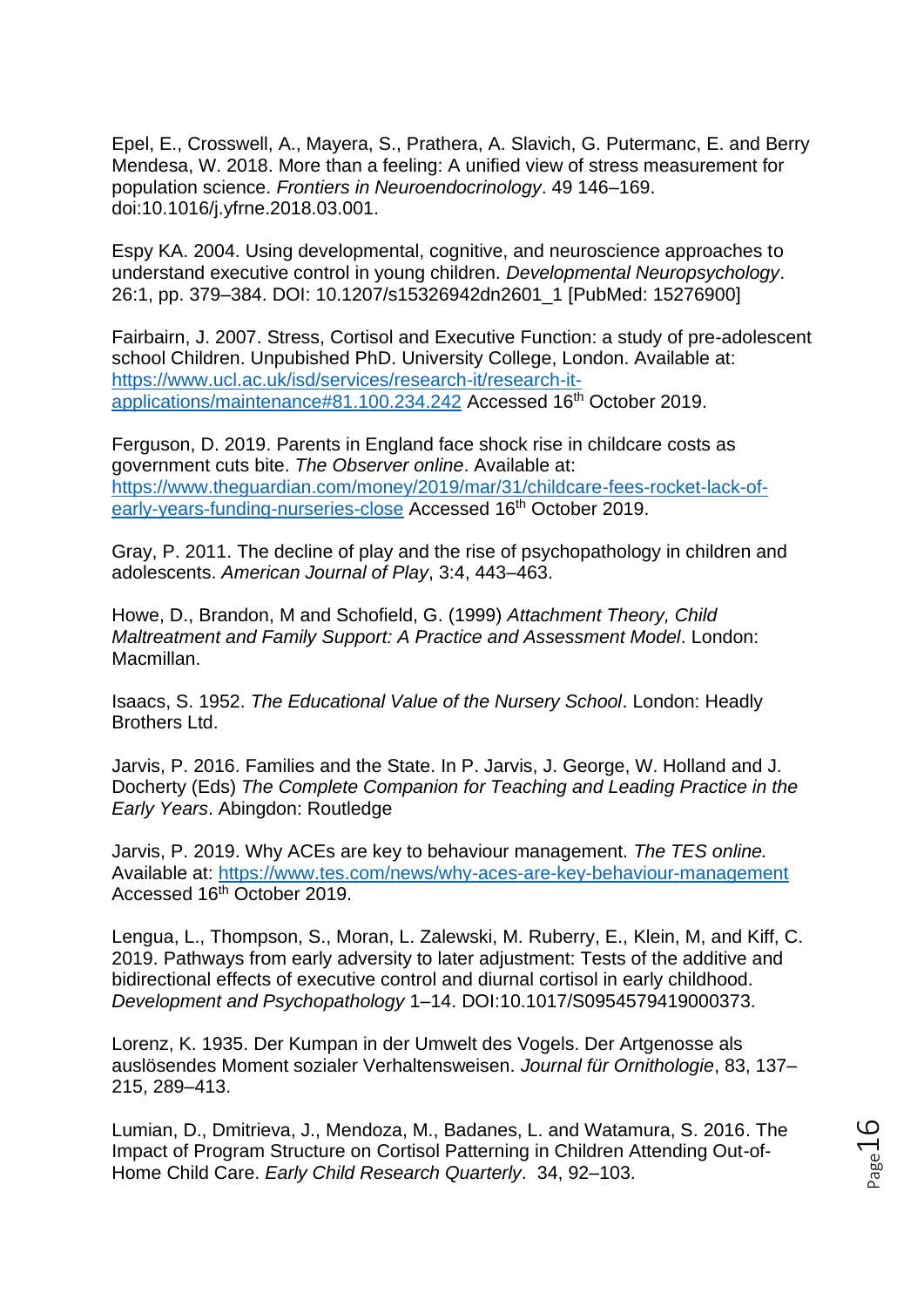doi:10.1016/j.ecresq.2015.09.004.

Morton, K. 2018 Nursery closures rise 66 per cent since 30 hours began. *Nursery World online*. Available at: [https://www.nurseryworld.co.uk/nursery](https://www.nurseryworld.co.uk/nursery-world/news/1165551/nursery-closures-rise-66-per-cent-since-30-hours-began)[world/news/1165551/nursery-closures-rise-66-per-cent-since-30-hours-began](https://www.nurseryworld.co.uk/nursery-world/news/1165551/nursery-closures-rise-66-per-cent-since-30-hours-began) Accessed 16th October 2019.

Naumann I., McLean, C., Koslowski, A., Tisdall, K., and Lloyd, E. 2013. Early Childhood Education and Care Provision: International Review of Policy, Delivery and Funding. Edinburgh. *Centre for Research on Families and Relationships* (University of Edinburgh). Available at: <https://www.nls.uk/scotgov/2013/9781782564164.pdf> Accessed 16<sup>th</sup> October 2019.

Page, J. 2018. Love, Care and Intimacy in Early Childhood Education: characterising the principles of Professional Love in early childhood care and education. *International Journal of Early Years Education*. 26:2, 125-141.

Raymond, C., Marin, M. Majeur, D. and Lupien, S. 2018. Early child adversity and psychopathology in adulthood: HPA axis and cognitive dysregulations as potential mechanisms. *Prog Neuropsychopharmacol Biol Psychiatry*.13:85 152-160. doi: 10.1016/j.pnpbp.2017.07.015.

Schaffer, H.R. and Emerson, P.F. 1964. 'The development of social attachments in infancy'. *Monographs of the Society for Research in Child Development,* 29 (Serial No. 94). 1-77.

Scorza, P., Arayad, R., Wuermlib, A. and Betancourt, T. 2016. Towards Clarity in Research on "Non-Cognitive" Skills: Linking Executive Functions, Self-Regulation, and Economic Development to Advance Life Outcomes for Children, Adolescents and Youth Globally*. Human Development* 58:6, 313–317. doi:10.1159/000443711.

Shonkoff, J. P., & Phillips, D. A. 2000*. From neurons to neighborhoods: The science of early childhood development.* Washington, DC: National Academy Press.

Shonkoff, J., Levitt, P., Bunge, S., Cameron, J., Duncan, G., Fisher, P., Fox, N., Gunnar, M., Hensch, T., Martinez, F., Mayes, L., McEwen, B. and Nelson, C. 2015. Supportive relationships and active skill building strengthen the foundations of resilience. *National Scientific Council on the Developing Child*. Harvard: Center for the Developing Child, Harvard University. Available at: [https://developingchild.harvard.edu/wp-content/uploads/2015/05/The-Science-of-](https://developingchild.harvard.edu/wp-content/uploads/2015/05/The-Science-of-Resilience.pdf)[Resilience.pdf](https://developingchild.harvard.edu/wp-content/uploads/2015/05/The-Science-of-Resilience.pdf) Accessed 16<sup>th</sup> October 2019.

Shpancer N. 2018. Day Care. In: Shackelford T., Weekes-Shackelford V. (eds) *Encyclopedia of Evolutionary Psychological Science*. Springer, Cham. Available at: [https://link.springer.com/referenceworkentry/10.1007%2F978-3-319-16999-6\\_2435-1](https://link.springer.com/referenceworkentry/10.1007%2F978-3-319-16999-6_2435-1) DOI: [https://doi.org/10.1007/978-3-319-16999-6\\_2435-1](https://doi.org/10.1007/978-3-319-16999-6_2435-1) Accessed 16th October 2019.

Sims, M., Guilfoyle, A. and Parry, T. 2006. 'Child care for infants and toddlers: where in the world are we going? The First Years – Nga Tau Tuatahi'. *New Zealand Journal*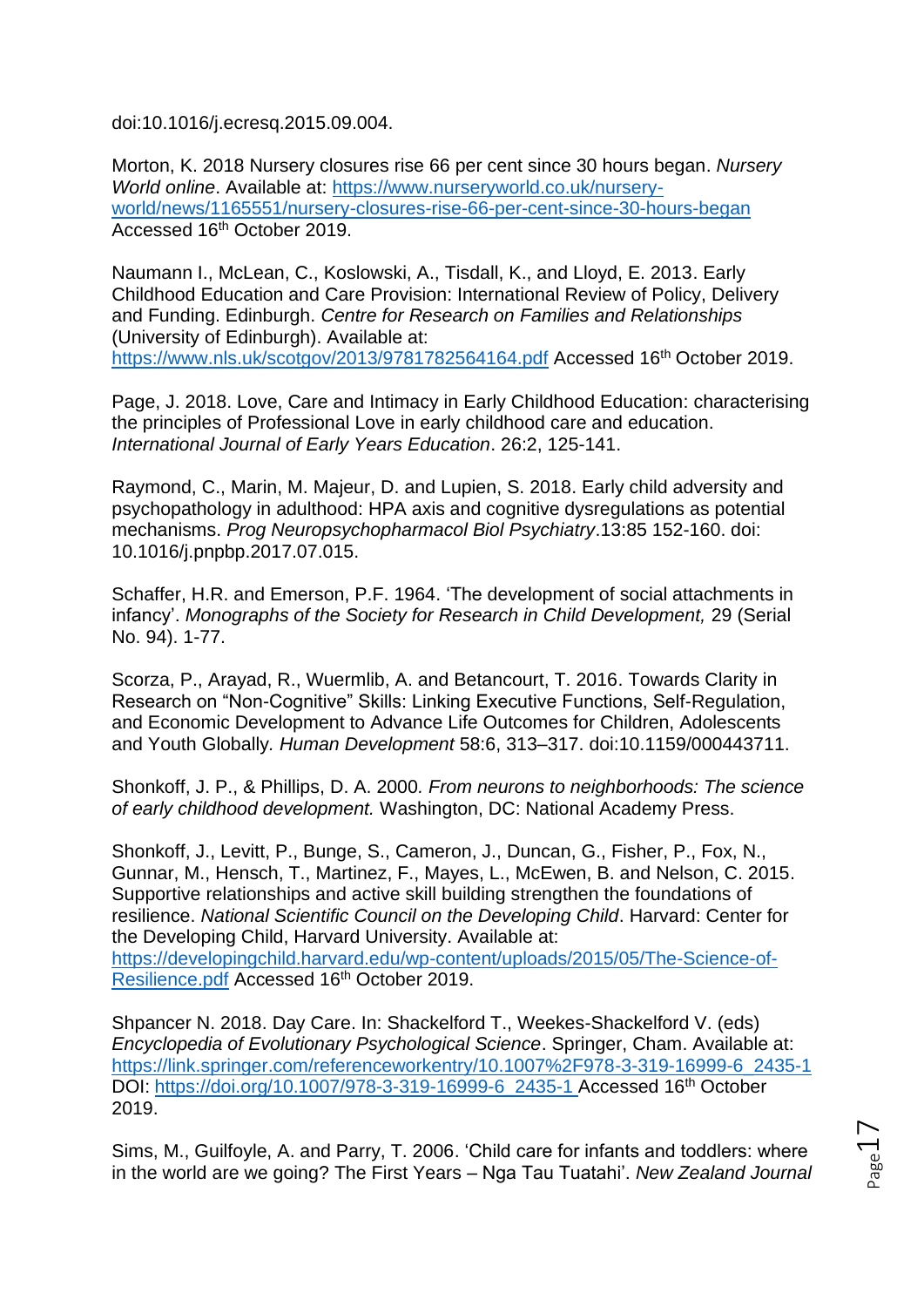*of Infant and Toddler Education*, 8;1, 12–19.

Singer, E. and Wong, S. 2019. Emotional security and daycare for babies and toddlers in social-political contexts: reflections of early years pioneers since the 1970s, *Early Child Development and Care*, published online 29th May 2019. DOI: 10.1080/03004430.2019.1622539

Singer, P. 1999. *A Darwinian Left*. New Haven: Yale University Press.

Smith, L. 2018. Adverse Childhood Experiences: educational interventions. *Improving lives through knowledge, evidence and innovation* (Iriss). Available at: <https://www.iriss.org.uk/resources/esss-outlines/aces> Accessed 16<sup>th</sup> October 2019.

Sokačová, L. 2011. The Czech Republic: Gender Studies O.P.S *Comparative analysis of the work/life balance situation in the Czech Republic, Poland, Germany and Slovakia*. Retrieved from: [http://www.genderstudies.cz/download/AnalysisEN.pdf](http://www.genderstudies.cz/download/AnalysisEN.pdf%20Accessed%2016th%20October%202019)  Accessed 16th [October 2019.](http://www.genderstudies.cz/download/AnalysisEN.pdf%20Accessed%2016th%20October%202019)

Sylva, K., Melhuish, E, Sammons, P., Siraj-Blatchford, I and Taggart, B. 2004. The Effective Provision of Pre-SchoolEducation (EPPE) Project: Findings from Preschool to end of Key Stage 1. Available at: [https://dera.ioe.ac.uk/18189/2/SSU-SF-](https://dera.ioe.ac.uk/18189/2/SSU-SF-2004-01.pdf)[2004-01.pdf](https://dera.ioe.ac.uk/18189/2/SSU-SF-2004-01.pdf) Accessed 16th October 2019.

Tharner, A. 2011. *Parents and Infants: determinants of attachment in a longitudinal population-based study*. Amsterdam: Erasmus Medical Centre. Available at: <https://repub.eur.nl/pub/32494/> Accessed 16<sup>th</sup> October 2019.

Thomas, J, Letourneau, N. Campbell, T. and Giesbrecht, G. 2018. Social buffering of the maternal and infant HPA axes: Mediation and moderation in the intergenerational transmission of adverse childhood experiences. *Development and Psychopathology* 30, 921–939

Tiffin, A. 2018. My Universal Credit diary: "With six days to go, I have nothing left". *New Statesman* online. Available at: [https://www.newstatesman.com/politics/welfare/2018/06/my-universal-credit-diary](https://www.newstatesman.com/politics/welfare/2018/06/my-universal-credit-diary-six-days-go-i-have-nothing-left)[six-days-go-i-have-nothing-left](https://www.newstatesman.com/politics/welfare/2018/06/my-universal-credit-diary-six-days-go-i-have-nothing-left) Accessed 17th October 2019.

Tizard B and Rees J. 1974. A comparison of the effects of adoption, restoration to the natural mother, and continued institutionalization on the cognitive development of four-year-old children. *Child Development* 45:1 92-99.

Tizard, B. 2009. The making and breaking of attachment. *The Psychologist* 22:10, 902-903.

United Nations 1959. Declaration of the Rights of the Child. Available at: [https://www.ohchr.org/EN/Issues/Education/Training/Compilation/Pages/1Declaratio](https://www.ohchr.org/EN/Issues/Education/Training/Compilation/Pages/1DeclarationoftheRightsoftheChild(1959).aspx) [noftheRightsoftheChild\(1959\).aspx](https://www.ohchr.org/EN/Issues/Education/Training/Compilation/Pages/1DeclarationoftheRightsoftheChild(1959).aspx) Accessed 16<sup>th</sup> October 2019.

Van Ijzendoorn, M. H., & Kroonenberg, P. M. 1988. Cross-cultural patterns of attachment: A meta-analysis of the strange situation. *Child Development*, 147-156.